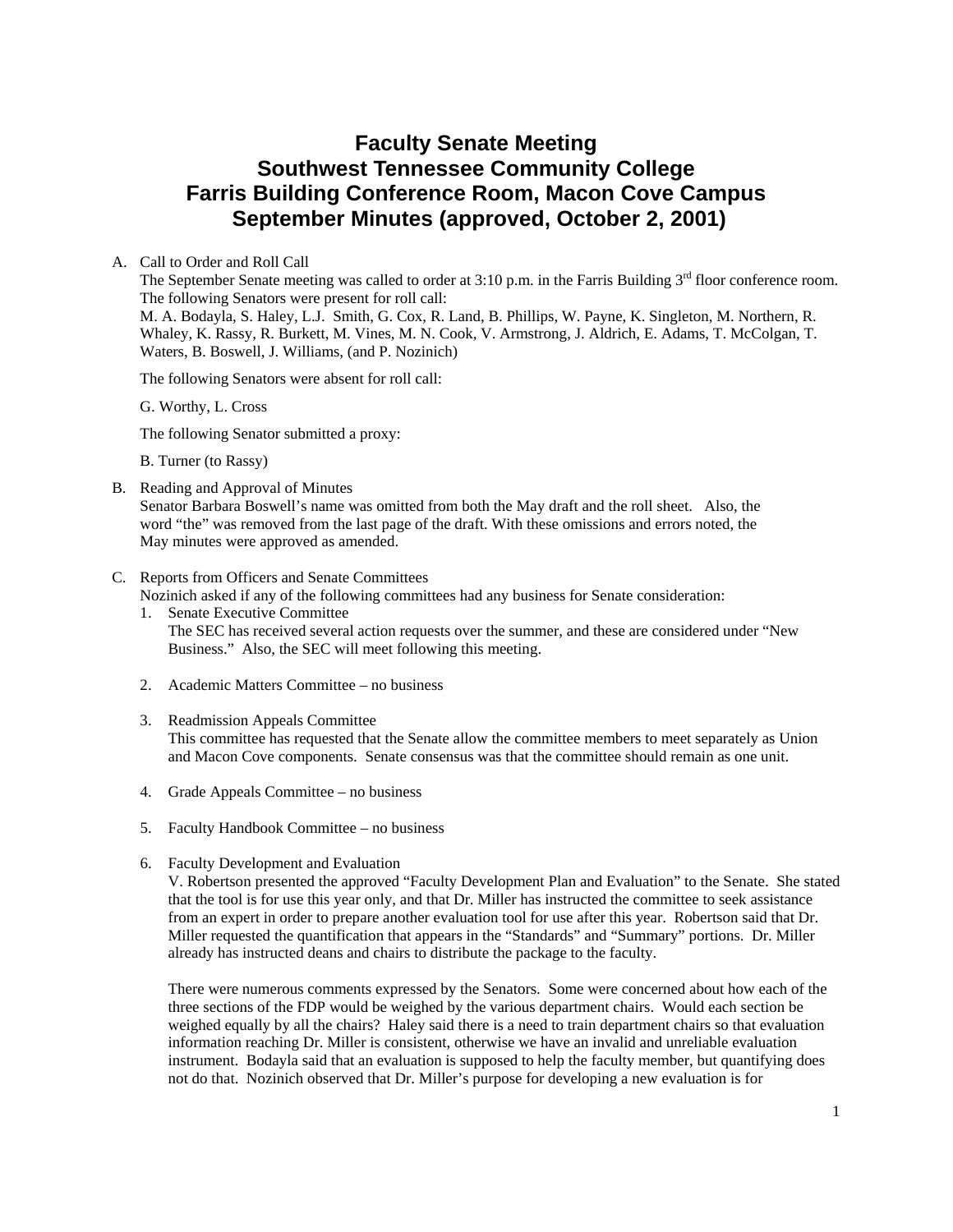establishing some standardized procedure for promotions, and Nozinich asked if we as faculty really wish to go in that direction. Payne said that accountability is not bad, but the methodology must be examined closely. Burkett complimented the committee for using consistent terminology throughout the document.

Haley asked about an evaluation appeal. Robertson had not realized there was one until recently, and her committee will be working on it. She also requested that Senators work with her committee to develop this appeal form as well as the new evaluation instrument.

Nozinich moved that the committee bring any new evaluation forms before the Senate prior to sending them to the administration. Payne amended this motion and said that Senators should serve on the Development and Evaluation Committee throughout the development of the new evaluation instrument, particularly when meeting with the expert. The motion passed without opposition.

- 7. Faculty Welfare no business
- D. Unfinished Business
	- 1. Autian Funding for Faculty Development

Nozinich has attended three meetings concerning this matter, and the last one was with Dr. Autian. At this time, there is approximately \$16,000 in the fund. Dr. Autian plans to add another \$2,500 this fall, followed by an equal amount in the early part of 2002.

The Faculty Development and Evaluation Committee has been asked to establish guidelines for considering proposals. They have the old SSCC and STIM guidelines for reference, and the new guidelines should be ready in about two months.

Proposals that are department oriented should be directed to the departments first. The committee will distribute funds, and if travel proposals are approved, out of state travel will not be restricted.

Dr. Autian is considering making at least two presentations at STCC detailing his Biomedical Zone proposal.

2. Senate Web Site

The Senate Web Site has been set up at http://internal.stcc.cc.tn.us/faculty\_senate/Default.htm. Nozinich has had some problems getting to the site to make changes.

3. Salary Equity Study

Mr. Johnson sent an email to the faculty discussing this matter. In that letter he says the following:

The Board of Regents will meet in late October 2001 and is scheduled to address the approval of our salary equity plan, retroactive to **July 1, 2000**.

This first phase of the plan will adjust salaries to the minimum salary for that position (including years of experience) as determined by the study. Employees will then receive thirty percent (30%) of the recommended increase beyond the minimum. The pay adjustment is scheduled to be reflected in the November paychecks. The additional seventy percent (70%) will be implemented when funds are available.

The Study will be considered in the October TBR meeting. If approved, funding implementation will be based on the \$1.5 million dollar set-aside amount and no other.

Nozinich will ask Dr. Essex to announce if the implementation has been approved as quickly as possible for the benefit of those needing information for tax deferments.

4. Use of Adjunct and Nine-Month Faculty During the Summer: Ad Hoc Committee Report, L.J. Smith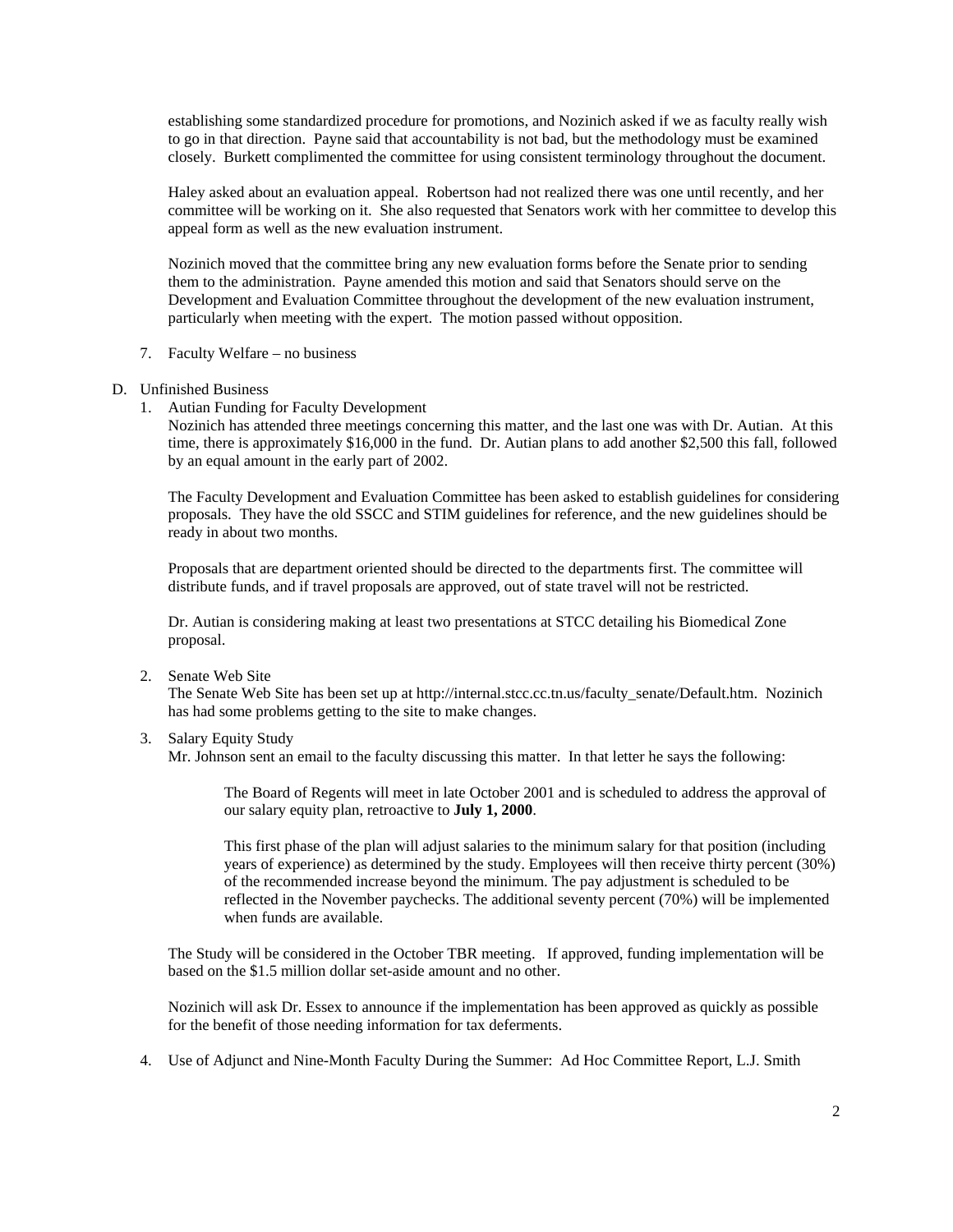Smith, Waters, Turner, Rassy, and Cox gathered 2000, 2001 summer school data from Macon Cove and Union Avenue Campuses and compared funding for adjunct and nine-month faculty, compared the number and percentage of sections covered by adjunct and nine-month faculty, and examined credit hours produced by adjuncts and nine-month faculty. Using STCC data, they also compared nine-month and twelve-month funding at various overloads, and compared the total revenues generated vs the expenses. Of the latter comparison, there was over a half a million dollar net gain that was absorbed into the STCC general budget. In addition, they surveyed other area and state two-year and four-year schools to learn how they are using adjuncts and nine-month faculty during the summer. Some of the data provided by T. Waters will be corrected and resubmitted at the next Senate meeting. Smith said that the committee has gathered data as charged by the Senate and asked for Senate direction based on the information presented.

The review of this data was followed by numerous comments from Senators. The use of adjuncts for the online courses and the matter of compensation for and ownership of online courses arose. The difficulty of finding adjuncts during the day was cited. Nozinich asked the Senate what we should do with the data? Rassy felt that the ad hoc committee should develop some firm recommendations by the next meeting. Payne said there is a need for guidelines for an equitable way of assigning classes across the college. McColgan asked about impact to departments if adjuncts are used in the summer. Whaley pointed out some departments don't have twelve-month faculty, and he described an instance in which organic chemistry grades given by an adjunct were unrealistically high. S. Black suggested that the committee check out the cost of offering a course and find out the minimum number of students needed in a class for the school to break even.

After further discussion, the Senate concluded that L.J. Smith's ad hoc committee should consider the following:

- a. a uniform system of assigning classes
- b. a methodology for scheduling summer classes and for determining when courses make
- c. the impact on departments when using adjuncts in place of nine-month faculty
- d. the quality of instruction and the possibility of grade inflation when using adjuncts

Since determining above information requires that Senators obtain information from department chairs, Smith stressed the need for uniformity when polling them about these issues. She said that her committee would use the above criteria to develop a set of polling questions for Senators. She also requested the names of the Senators who would approach the department chairs. These Senators will be determined at the next meeting in order to avoid having several Senators polling the same department chair.

#### E. New Business

1. Coordination of Clock Settings across Campuses and Centers

Everyone agreed the clocks at the centers and campuses were badly out of synchronization, and many have been out of order for a long time. Haley recommended that Nozinich send a request to Physical Plant to repair/set the clocks campus-wide.

#### 2. Software Policy

Nozinich has learned that some of the material in the policy has been changed. As a result, this matter was tabled.

- 3. Adjunct Pay deferred until the October meeting
- 4. Parking Concerns deferred until the October meeting
- 5. Senate Scholarship Committee

Nozinich said that we need a committee in place to review applications and make recommendations. Payne, Singleton, and Waters volunteered to serve on this committee.

6. One and Two Year Senate Appointments Although the selection of one or two year Senators by lot was discussed at the previous meeting, L.J. Smith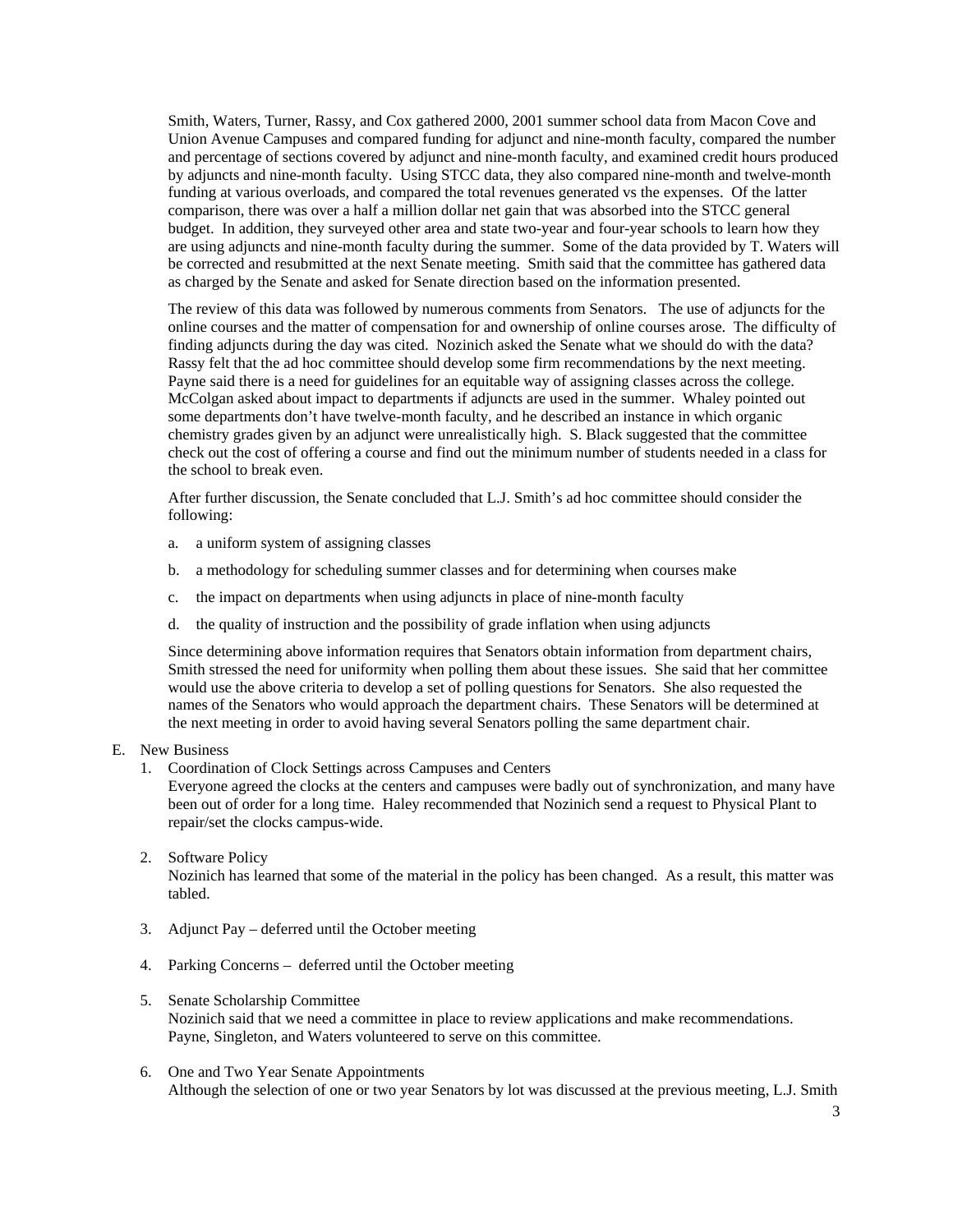asked if we could not settle this by volunteering. The Senate agreed to her request, and Nozinich instructed Senators to email their choices to Williams (jiwilliams @stcc.cc.tn.us). (Senator responses are appended to these minutes.)

If there are a greater number of volunteers to serve one-year terms than seats available, those names will be put in a pool,and the terms will be filled by lot from those names. The selection will be at the next Senate meeting.

7. Course Enrollment Caps

During registration an administrator changed the enrollment caps in several classes without informing anyone. Some faculty felt that enrollment caps had been established when the Curriculum Committee approved these courses. However, the administration has said that an enrollment cap is not a Curriculum Committee decision.

There was considerable indignation expressed over what happened during registration. Several Senators described problems that are created with such arbitrary changes, particularly in classes with limited resources such as computer labs. Boswell suggested that some of the overloading had to do with the late purges that occurred this time around.

Payne moved that the responsibility for any future setting or modifying of enrollment caps will be made at the departmental level. The motion carried with one opposed.

- 8. Senate Liaisons to Campus Departments deferred until the October meeting
- 9. Evaluation of Administration deferred until the October meeting
- 10. Shared Governance deferred until the October meeting
- 11. Concern Brought before Senate by Faculty Member

M. Kelly explained to the Senate that he gives a particular handout to his calculus class each semester, and this handout does not violate copyright laws. Recently a student went directly to Dr. Essex to complain about the course grade and showed the President this handout. Dr. Essex passed word down the "chain of command" that the handout is inappropriate and should not be distributed.

There was great concern among Senators that the school has denied Kelly academic freedom, particularly since everyone agreed that the handout was not inappropriate. Also several Senators were angry that the student was not told to follow established procedure for appealing a grade or filing a grievance. Senators discussed the appropriate response to the administration about this. Haley said this matter is too important and should be given more thought. He and Land will return to the next Senate meeting with a resolution to present to the administration.

## F. Adjournment

After agreeing to move the remaining "New Business" issues over to the next meeting, the Senate moved to adjourn at 5:10.

Prepared by J. Williams September 30, 2001